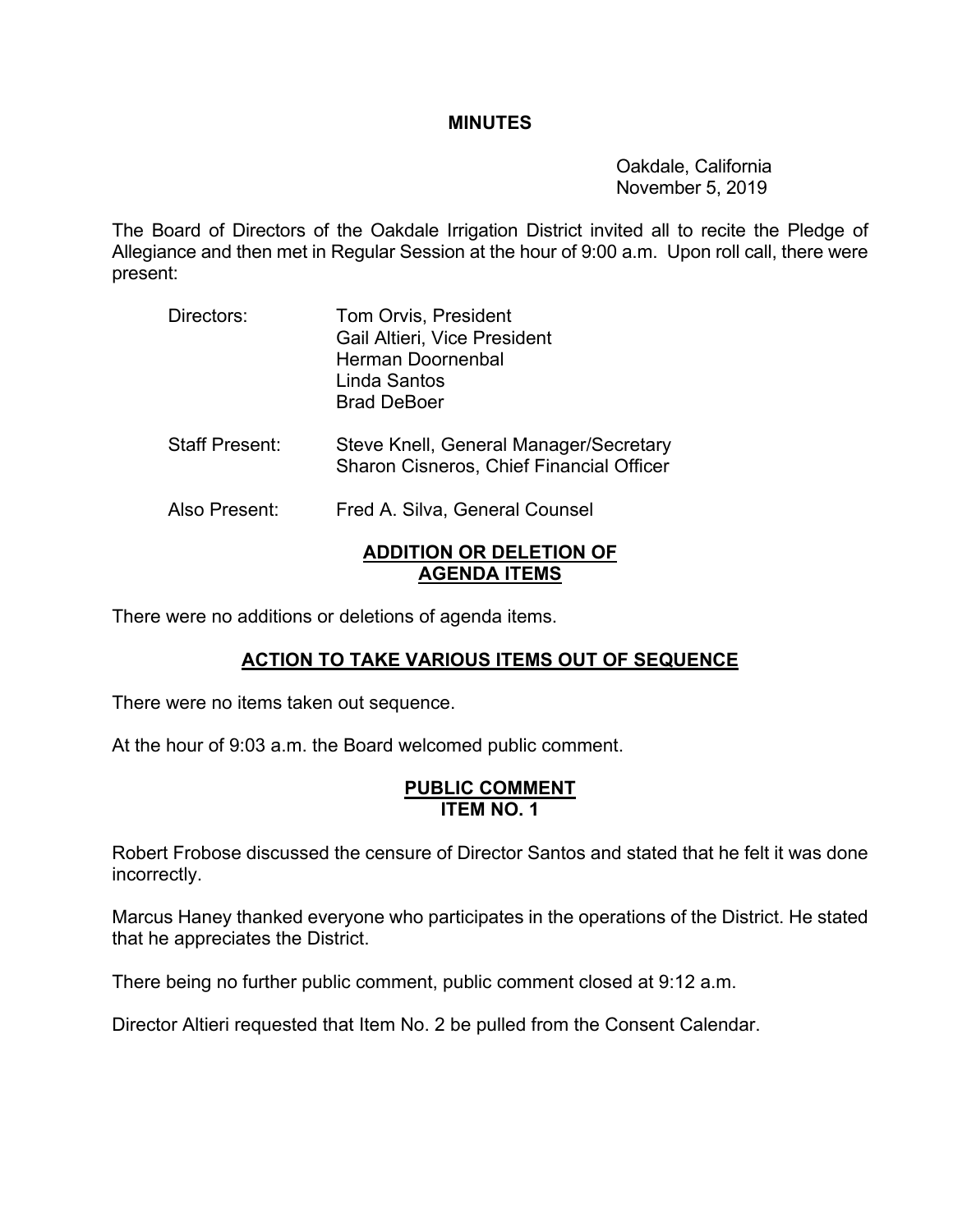# **CONSENT ITEMS ITEM NOS. 3, 4, 5, 6, 7, 8, 9, 10, 11, 12**

#### **ITEM NO. 3 APPROVE OAKDALE IRRIGATION DISTRICT STATEMENT OF OBLIGATIONS**

A motion was made by Director Altieri, seconded by Director Santos, and was unanimously supported to approve the Oakdale Irrigation District's Statement of Obligations.

### **ITEM NO. 4 APPROVE OID IMPROVEMENT DISTRICT'S STATEMENT OF OBLIGATIONS**

A motion was made by Director Altieri, seconded by Director Santos, and was unanimously supported to approve the OID Improvement District's Statement of Obligations.

### **ITEM NO. 5 APPROVE THE MONTHLY TREASURER'S REPORT AND FINANCIAL STATEMENTS FOR THE NINE MONTHS ENDING SEPTEMBER 30, 2019**

A motion was made by Director Altieri, seconded by Director Santos, and was unanimously supported to approve the monthly Treasurer's Report and Financial Statements for the nine months ending September 30, 2019.

### **ITEM NO. 6 APPROVE RENEWAL OF MEMBERSHIPS WITH VARIOUS ORGANIZATIONS (ASSOCIATION OF CALIFORNIA WATER AGENCIES AND CALIFORNIA SPECIAL DISTRICTS)**

A motion was made by Director Altieri, seconded by Director Santos and was unanimously supported to approve the renewal of memberships with various organization (Association of California Water Agencies and California Special Districts).

# **ITEM NO. 7**

# **APPROVE DESIGNATION OF THE PRESIDENT OF THE BOARD OF DIRECTORS AS THE OAKDALE IRRIGATION DISTRICT'S VOTING DELEGATE AND GENERAL MANAGER AS THE ALTERNATE DELEGATE AT THE GENERAL SESSION MEMBERSHIP MEETING AT THE ACWA 2019 FALL CONFERENCE AND AUTHORIZE THE PRESIDENT TO EXECUTE THE PROXY DESIGNATION FORM**

A motion was made by Director Altieri, seconded by Director Santos, and was unanimously supported to approve the designation of the President of the Board of Director as the Oakdale Irrigation District's Voting Delegate and the General Manager as the Alternate Delegate at the General Session Membership Meeting at the ACWA 2019 Fall Conference and authorize the President to execute the Proxy Designation Form.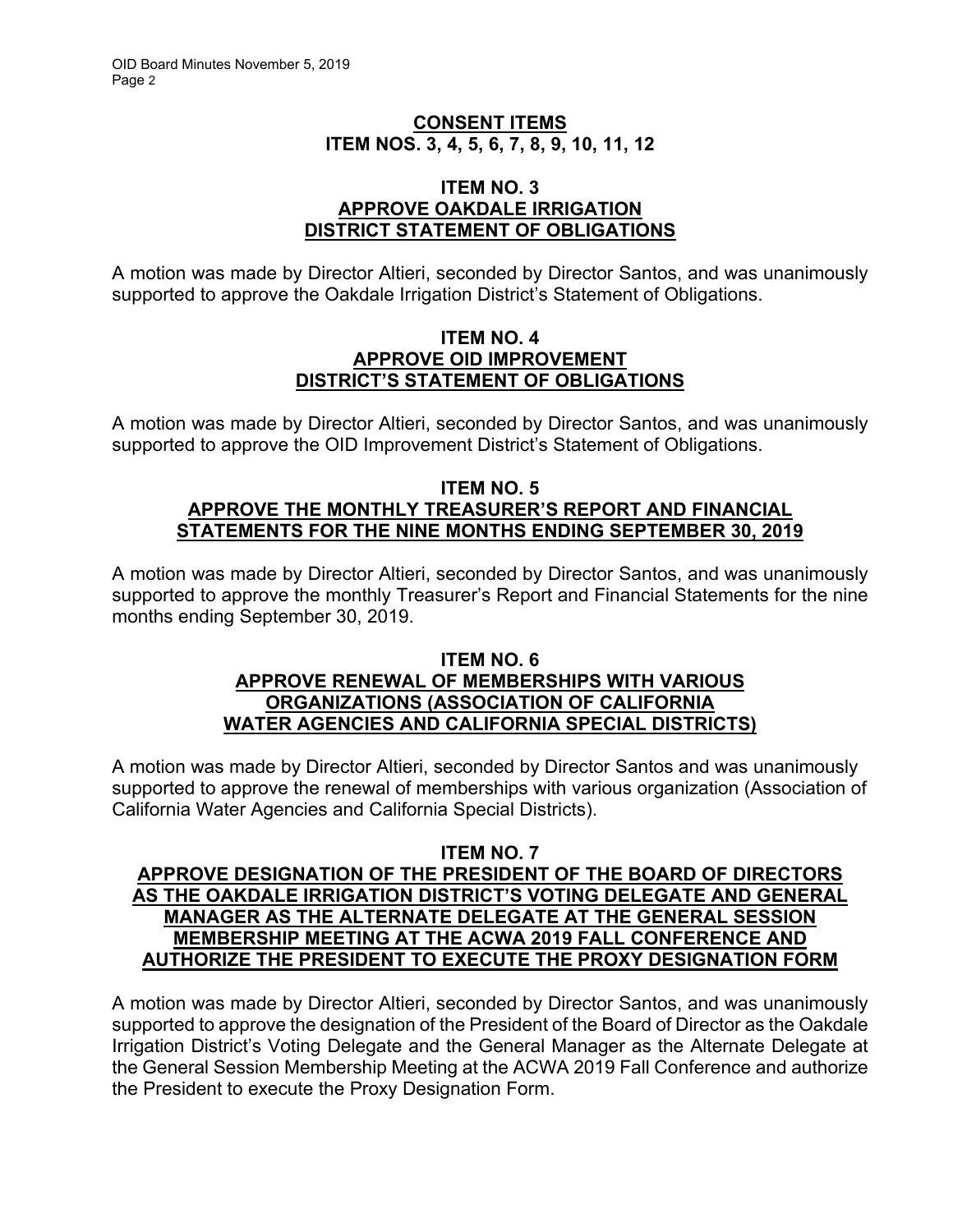# **ITEM NO. 8 APPROVE WORK RELEASE NO. 097 TO PROFESSIONAL SERVICES AGREEMENT 2009-PSA-015 WITH GIULIANI & KULL, INC. FOR PROFESSIONAL SERVICES TO STAKE THE CRANE PIPELINE EASEMENT THROUGH APNS: 063-077-086 THROUGH 063-074-060**

A motion was made by Director Altieri, seconded by Director Santos, and was unanimously supported to approve Work Release No. 097 to Professional Services Agreement 2009-PSA-015 with Giuliani & Kull, Inc. for professional services to stake the Crane Pipeline Easement through APNS: 063-077-086 through 063-074-060 and authorize the General Manager to execute.

# **ITEM NO. 9 APPROVE WORK RELEASE NO. 006 TO GENERAL SERVICES AGREEMENT 2015-GSA-002 WITH SIERRA CONTROLS, LLC FOR TECHNICAL SUPPORT**

A motion was made by Director Altieri, seconded by Director Santos, and was unanimously supported to approve Work Release No. 006 to General Services Agreement 2015-GSA-002 with Sierra Controls, LLC for technical support and authorize the General Manager to execute.

# **ITEM NO. 10 APPROVE WORK RELEASE NO. 052 TO GENERAL SERVICES AGREEMENT 2013-GSA-032 WITH NORTHERN STEEL, INC. FOR CUTTING, BENDING, AND PLACEMENT OF REBAR FOR ONE (1) EA. HEADWALL STRUCTURE LOCATED ON THE KEARNEY LATERAL**

A motion was made by Director Altieri, seconded by Director Santos, and was unanimously supported to approve Work Release No. 052 to General Services Agreement 2013-GSA-032 with Northern Steel, Inc. for cutting, bending, and placement of rebar for one (1) ea. headwall structure located on the Kearney Lateral.

# **ITEM NO. 11 APPROVE PURCHASE OF ONE (1) HYDRAULIC DEMOLITION HAMMER FOR OID EXCAVATORS FROM TRI-WEST TRACTOR (BUDGETED)**

A motion was made by Director Altieri, seconded by Director Santos, and was unanimously supported to approve the purchase of one (1) hydraulic demolition hammer for OID excavators from Tri-West Tractor (budgeted).

# **ITEM NO. 12 APPROVE PURCHASE OF ONE (1) 54" CLEANING BUCKET FOR OID EXCAVATOR FROM TRI-WEST TRACTOR (BUDGETED)**

A motion was made by Director Altieri, seconded by Director Santos, and was unanimously supported to approve purchase of one (1) 54" cleaning bucket for OID excavator from Tri-West Tractor (budgeted).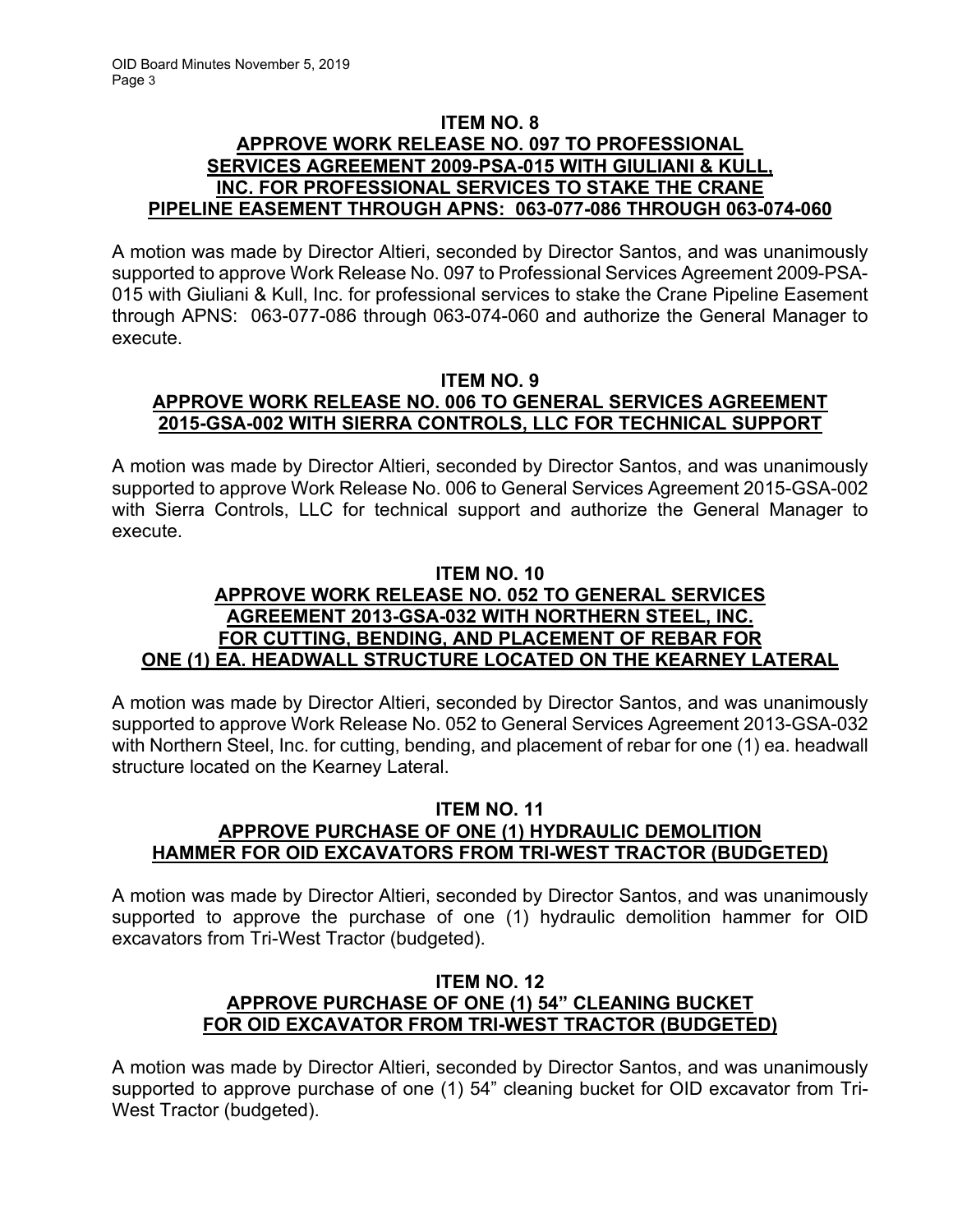# **PULLED CONSENT ITEMS ITEM NO. 2**

#### **ITEM NO. 2 APPROVE THE BOARD OF DIRECTORS' MINUTES OF THE SPECIAL MEETING OF OCTOBER 8, 2019 AND RESOLUTION NOS. 2019-18, 2019-19, 2019-20, 2019-21, AND 2019-22**

A motion was made by Director Altieri and seconded by Director Santos to rescind Resolution No. 2019-22.

General Counsel Fred A. Silva stated that the motion was not proper because the only matter of issue is the approval of the Minutes of the Special Meeting of October 8, 2019. He stated that the motion could be amended to remove the Resolution. General Counsel Fred Silva requested a short recess to discuss this item with the President of the Board.

At the hour of 9:24 a.m. the Board took a short recess. At the hour of 9:26 a.m. the Board meeting reconvened.

A motion was made by Director DeBoer, seconded by Director Doornenbal, and was unanimously supported to approve the Board of Directors' Minutes of the Special Meeting of October 8, 2019 and Resolution Nos. 2019-18, 2019-19, 2019-20, and 2019-21 and strike Resolution No. 2019-22 for the time being.

# **ACTION CALENDAR ITEM NOS. 13, 14**

### **ITEM NO. 13 REVIEW AND TAKE POSSIBLE ACTION TO APPROVE A DONATION TO OAKDALE ENRICHMENT SOCIETY IN THE SUM OF \$5,000 FOR THE 2020 FOURTH OF JULY EVENT**

A motion was made by Director Santos, seconded by Director Altieri and was unanimously supported to approve a donation to Oakdale Enrichment Society in the sum of \$5,000 for the 2020 Fourth of July event.

### **ITEM NO. 4 REVIEW AND TAKE POSSIBLE ACTION TO APPROVE ADOPTION OF A RESOLUTION SETTING AGRICULTURAL WATER USER RATES FOR 2020**

A motion was made by Director Doornenbal and was seconded by Director DeBoer to approve adoption of the Resolution Setting the Agricultural Water User Rates for 2020 by increasing the 2019 rates by 3% for both the fixed charge and the volumetric charge and was voted by the following roll call vote:

| Director Altieri      | N٥   |
|-----------------------|------|
| Director Doornenbal   | Yes  |
| <b>Director Orvis</b> | Yes. |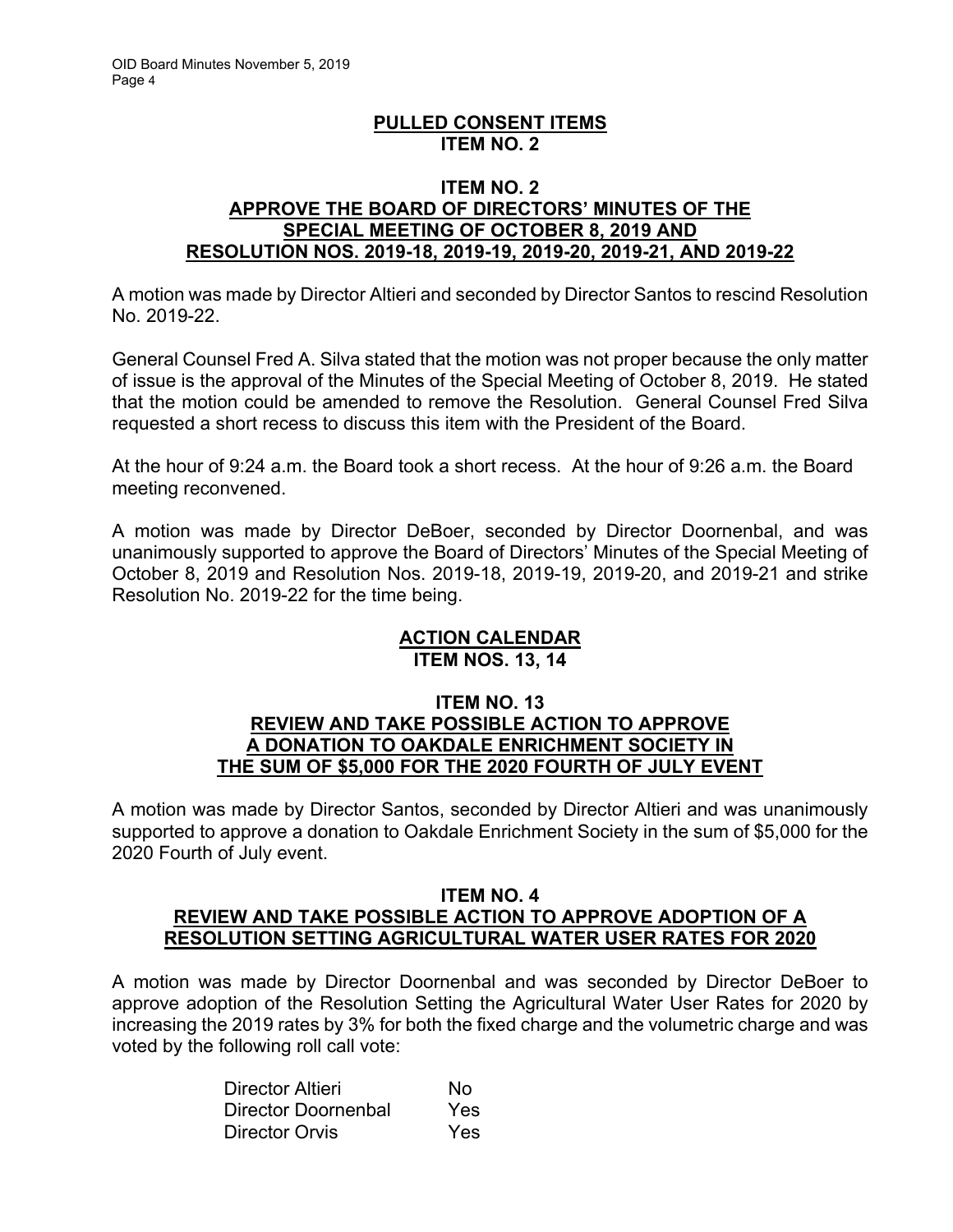Director Santos No Director DeBoer Yes

The motion passed by a 3-2 vote.

### **DISCUSSION ITEM NO. 15**

# **ITEM NO. 15 DISCUSSION / PRESENTATION ON EAST SAN JOAQUIN GROUNDWATER SUSTAINABILITY PLAN**

Water Operations Manager Eric Thorburn gave a power presentation on the East San Joaquin Groundwater Sustainability Plan. He stated that the plan will be brought back to the Board for adoption on December 10, 2019.

# **COMMUNICATIONS ITEM NO. 16**

# A. **GENERAL MANAGERS REPORT**

General Manager Steve Knell discussed the information that was contained in the Board Packet under Communication.

# B. **COMMITTEE REPORTS**

There were no committee reports.

# C. **DIRECTORS' COMMENTS/SUGGESTIONS**

#### Director Altieri

Director Altieri thanked the District for the end of irrigation season BBQ. She stated that the steaks were terrific.

Director Doornenbal

Director Doornenbal agreed with Director Altieri's statement regarding the BBQ.

#### Director Santos

Director Santos stated that she had multiple phone calls about a meeting Director Orvis, Director DeBoer and Mr. Knell attended. She stated she was not at the meeting so she didn't know what it was about.

#### Director DeBoer

Director DeBoer stated that he loves Thanksgiving time and he has a lot to be thankful for but he is not thankful for social media. He stated that he thinks social media is a disgrace because it makes statements that are not true, it makes assumptions and it stirs people up to things that they should not be stirred up to, but other than that it has been a good irrigation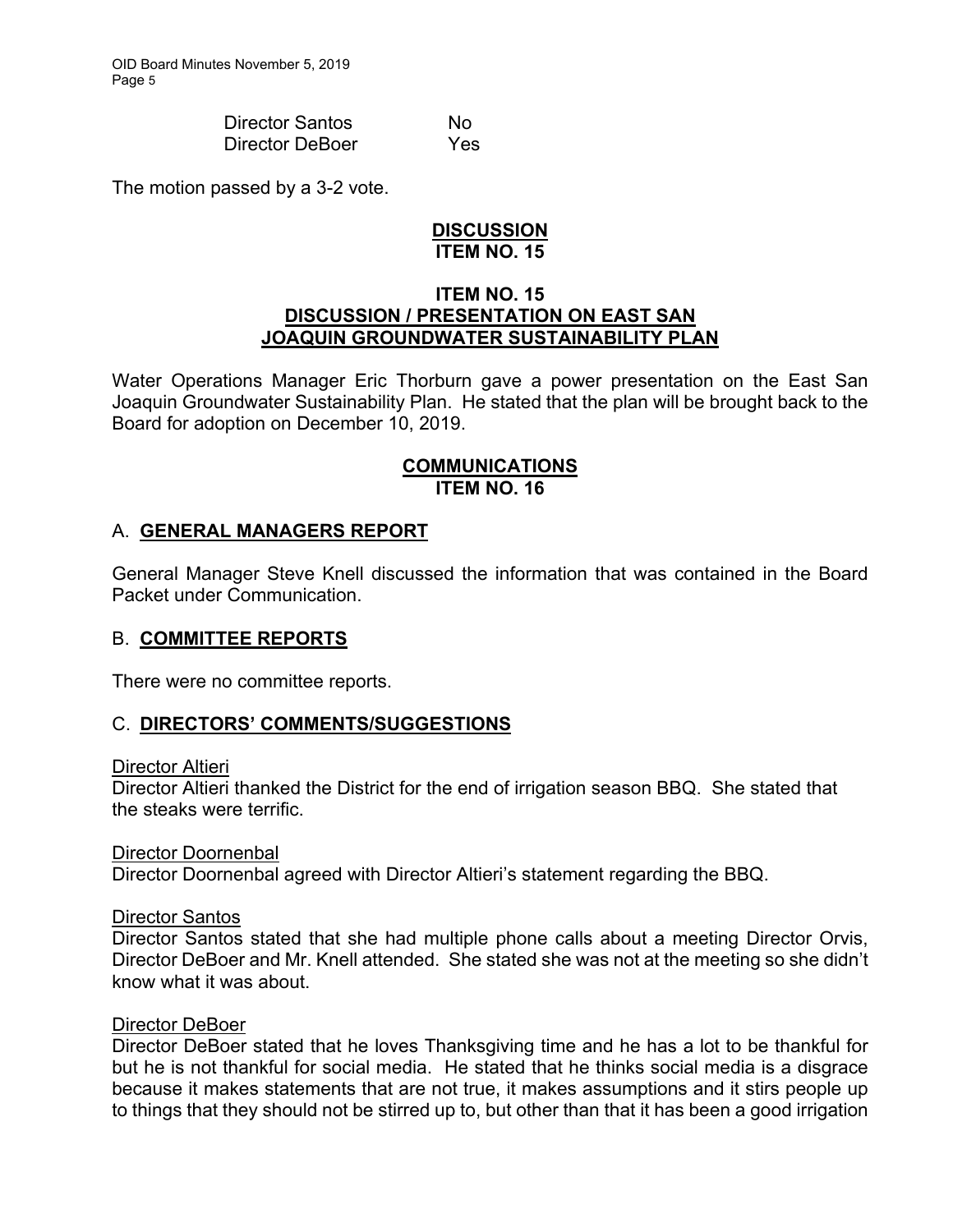year. My crop was down significantly, but I am still thankful because I can pay the bills and thankful to be able to serve on this Board.

#### Director Orvis

Director Orvis stated that on the 24<sup>th</sup> Director Altieri and he, along with the General Manager attended the 2 x 2 meeting with the Oakdale City Counsel Members Bairos and Chiara, and Bryan Whitemyer, the City Manager. We talked about opportunities for the City of Oakdale and the Oakdale Irrigation District.

Regarding the meeting of 28<sup>th</sup>, he stated; since being elected he has reached out to the other irrigation districts in the county numerous times regarding a meeting. Not long ago MID Board President Campbell offered an invitation to meet. That meeting occurred on the 28<sup>th</sup> from 5:30 to 7:30 p.m. at the Fruit Yard. The people that attended that meeting were Michael Frantz and Charlie Fernandez, President of TID Board and their General Manager Casey Hashimoto; Scott Fergerson, the General Manager of the Modesto Irrigation District, Stu Gilman and their President Paul Campbell; and Mr. Knell, myself as President and Mr. DeBoer. This was a dinner meeting to get together and talk about the things that we have been doing as irrigation districts. That is all.

Director Orvis stated that on the following day he was invited to tour the West and North Delta on the FishBio boat and has been invited for another South Delta tour.

He wanted to remind the Board members that ACWA is coming up the  $2<sup>nd</sup>$  through the  $5<sup>th</sup>$  of December. He will be going down Monday for the JPIA meeting and returning Thursday after the ACWA Meeting.

He reminded those that need hours that Spray Safe is coming up on November 22, 2019 at MJC Pavilion.

Robert Frobose commented on Closed Session Item 17.A.

At the hour of 12:05 p.m. the meeting adjourned to closed session.

# **CLOSED SESSION ITEM NO. 17**

**B. Government Code §54957.6 – Conference with Labor Negotiator** 

**Agency Negotiator: General Manager**  Represented Organization: OE3 Unrepresented Organization: Non-Exempt Confidential, Exempt Supervisory and Exempt Management Bargaining Groups

**A. Government Code §54956.9(d)(1) – Existing Litigation (2 Cases)** Maria Ruiz Perez, et al., v. Oakdale Irrigation District, et al. Oakdale Irrigation District v. Santos and Altieri, et al.

Directors Santos and Altieri left the Board Room at 12:55 p.m. and returned to the Board Room at 1:04 p.m.